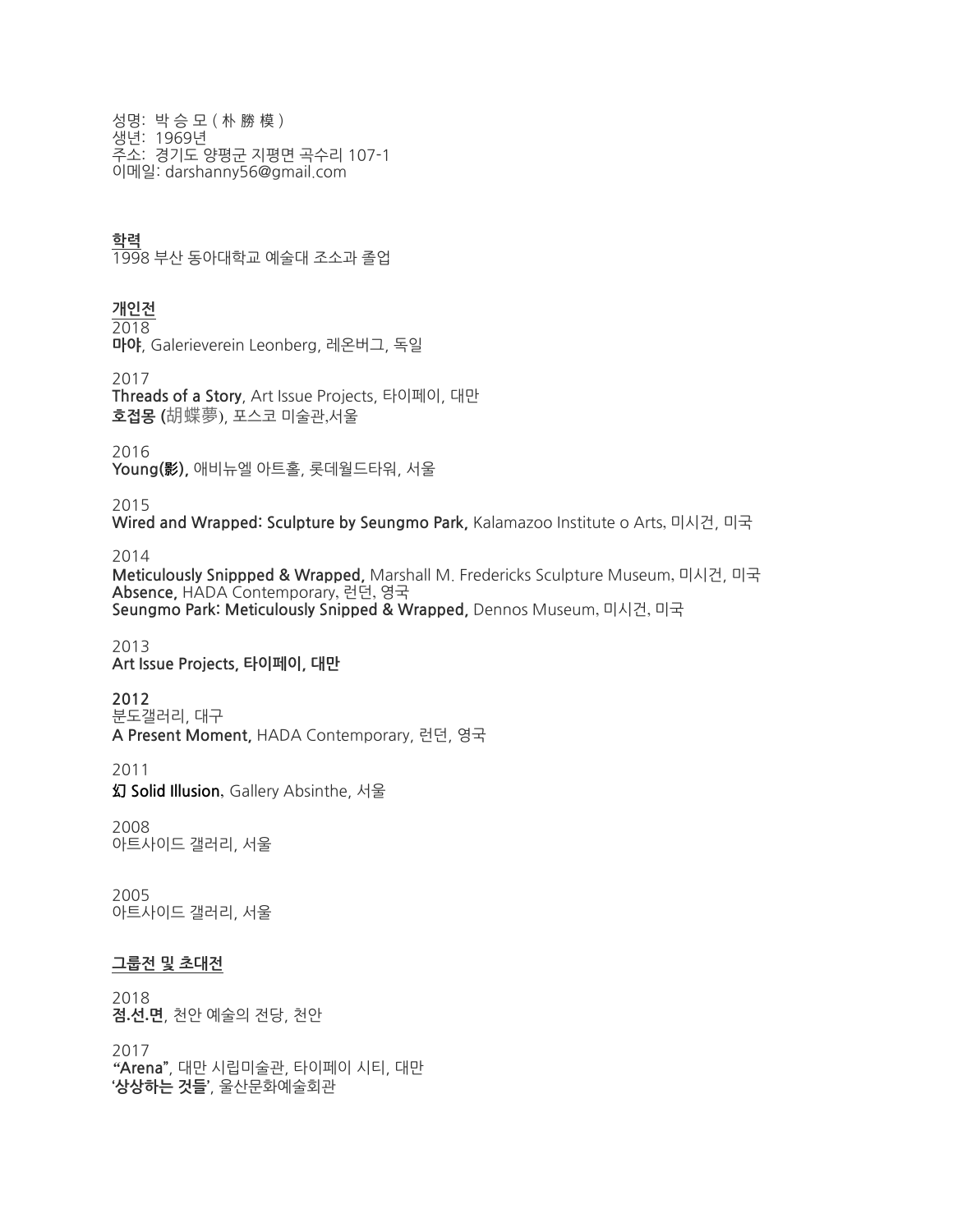2016

**POST-POP:LookingfromtheEast,**리마,페루 The Summer Art Loft, Bergdorf Goodman, 뉴욕, 미국 Force of Nature, curated by James Putnam, Galerie Valerie Bach, 브뤼셀, 벨기에

2015

**Situation of Existence: Contemporary Realistic Art in East Asia. Yu-Hsiu Museum of Art,타이완** Sightlines: ArtPrize 7 Exhibitions, The Fed Galleries at Kendall College of Arts and Design, GrandRapids,미시건,미국 **TheWolfandTheTiger:ItalianandKoreanSculpture***,*MuseoDellaPermanente,밀라노,이탈 리아

2014 **K.P.O.P,**MOCATAIPEIMUSEUM,대만 **CulturalCode,** SpringsCenterofArt,베이징,중국 **FEELLIFE***,*WaterfallMansionGallery,뉴욕, 미국

2013

**KoreaTomorrow***,*한가람미술관,서울

2012

**환영의공간***,*가나아트스페이스,서울 SOLID ILLUSION, 예술의전당 한가람미술관, 서울 **광주시립미술관개관20주년특별전'진***,***통',**광주시립미술관,광주 KOREAN EYE, Fairmont Bar Al Bahr, Abu Dhabi **CIGE2012한국특별전SolidIllusion,**베이징,중국 **서울국제조각페스타 - 이것은 조각이 아니다**, 예술의전당 한가람미술관, 서울 **KOREANARTSHOW2012,**뉴욕,미국

2011

**놀이의순간***,*예술의전당한가람미술관,서울 **아트웨이프로젝트***,*포항시립미술관,포항 **KoreanEye,**MuseumofArtsandDesign,뉴욕,미국 **KoreanEye,**국회의사당,서울 **KOREATOMORROW,**예술의전당한가람미술관,서울 **제14회이천조각심포지엄***,*이천,경기도 **FASHIONINTOART,**플라토갤러리,서울

2010 **경기도의힘***,*경기도미술관,안산 **미술속삶의풍경***,*포항시립미술관,포항

2009

**광장유희***,*안산문화예술의전당,안산 **패션과미술의이유있는수다***,*아람미술관,고양 **Korean Eye Moon Generation with Phillips de Pury & Company, Saatchi Gallery, 런던, 영국** 

2008

**KoreaNow,**아트링크@소더비,이스라엘

2007

**공간을치다***,*경기도미술관,안산

2004 **야외공간프로젝트Ⅱ**,세종문화회관,서울